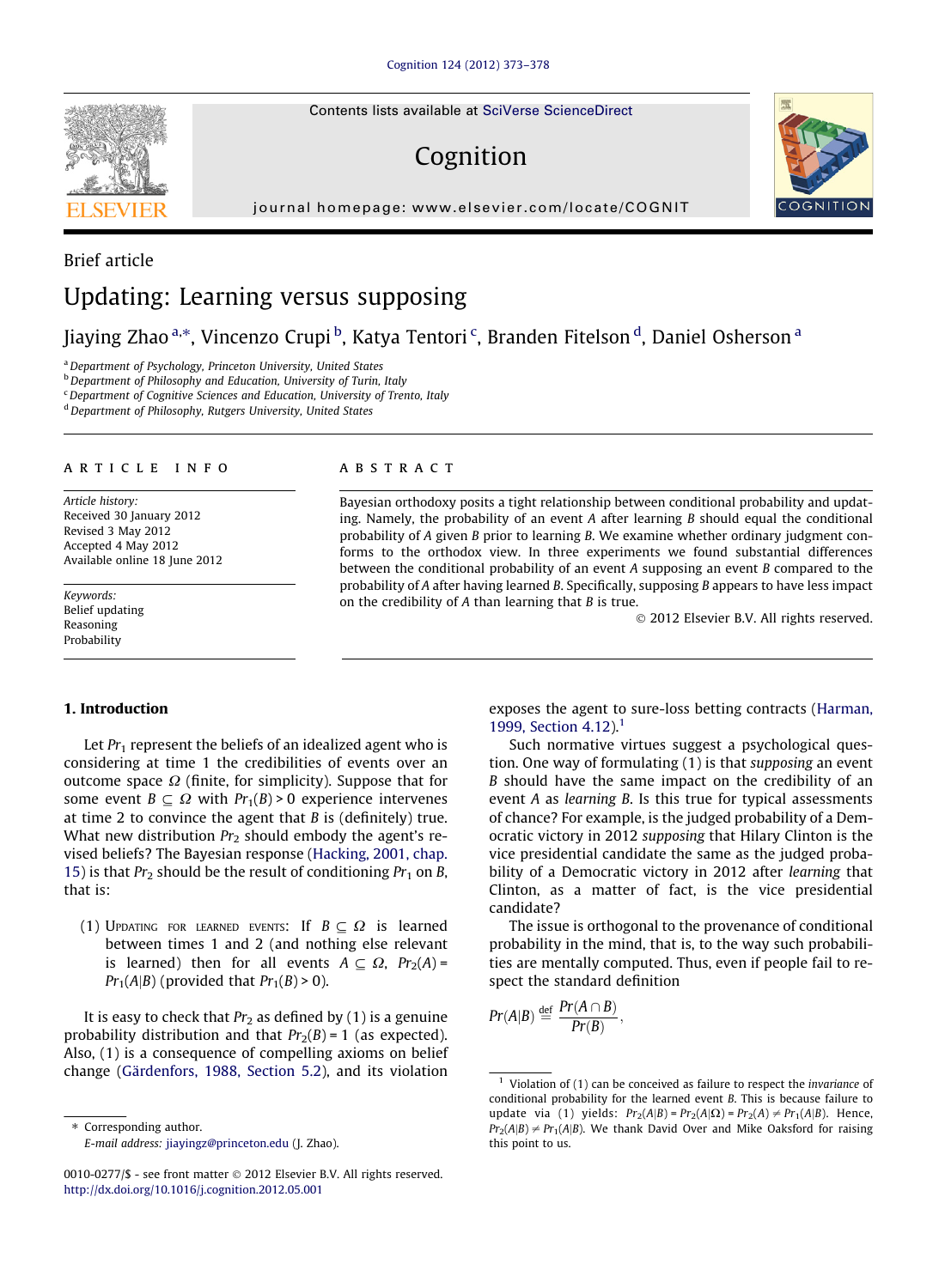<span id="page-1-0"></span>it is still possible for  $(1)$  to hold.<sup>2</sup> All that matters is whether the same degree of confidence in event A is reached when supposing event B compared to learning it.

This question seems not to have been addressed by previous experiments on updating. For example, in the classic studies by [Edwards \(1954, 1962\)](#page-5-0), conditioning events (sampled chips) are revealed to the participant; there is no supposing counterpart. Conversely, in many studies of base rate sensitivity (e.g., [Tversky & Kahneman, 1981\)](#page-5-0), conditioning events are supposed rather than learned. The potential divergence of learning from supposing has been addressed in the philosophical literature, notably, by [Ben](#page-5-0)[nett \(2003\)](#page-5-0) but without experimental support.<sup>3</sup> Such support is provided by the three experiments reported below.

## 2. Experiment 1

## 2.1. Participants

Forty undergraduates (27 female, mean age 19.4 yrs,  $SD = 1.3$ ) from Princeton University participated in exchange for course credit.

## 2.2. Materials

Five decks of cards served as stimuli, each with 20 cards. Each card presented an animal and a colored square on one side and was blank on the other side. The animal was marked on the bottom half of the card and could be either a dog or a duck. The colored square was marked on the top half and could be either green or yellow. Thus, each deck contained four types of cards: green dog, green duck, yellow dog, and yellow duck. Table 1 summarizes the respective frequencies of the types of cards for each deck.

## 2.3. Procedure

There were two conditions in the experiment: learn and suppose, each with 20 participants. In both conditions, the five decks were presented to the participant in random order. For each deck, the experimenter first showed the cards to the participant, with the animals and colors in plain view. Cards were presented briefly (around 0.5 s apiece) to prevent counting. After all cards in the deck were presented, the participant shuffled the deck, drew one card at random, and put it on the table blank side up. Thus, neither the participant nor the experimenter knew what the card was.

The procedure then differed between the two conditions. In the learn condition, the experimenter covered the card drawn from the deck, turned the card over while still covered, and then revealed one half of the card to the participant. Whether the animal or the color was thereby revealed was randomly determined. If the revealed half was an animal then the participant estimated the probability

| n<br>Ш |  |
|--------|--|
|--------|--|

Number of cards used in Experiment 1.

| Deck | Green<br>dog | Green<br>duck | Yellow<br>dog | Yellow<br>duck |
|------|--------------|---------------|---------------|----------------|
| 3    | q            | 8             | 6<br>6<br>2   | 5<br>3<br>6    |
|      |              | 8             | 6             | 3              |

that the unrevealed half was a certain color; whether they were asked for the probability of ''green'' versus ''yellow'' was determined randomly. If the revealed half was a color then the participant estimated the probability that the unrevealed half was a certain animal; whether they were asked for the probability of ''dog'' versus ''duck'' was determined randomly. The covered half was never revealed to the participant. This procedure was repeated for all five decks.

The suppose procedure was identical to the foregoing up to placing one card from the shuffled deck face down on the table. In the suppose procedure, neither side of the card was revealed, and the experimenter proceeded instead to ask a question of the form: ''What is the probability that so-andso appears on the card supposing that such-and-such appears?'' The content of the question (so-and-so and suchand-such) was determined by yoking each suppose participant to the immediately preceding participant, who was in the learn condition. Specifically, if for decks 1–5 the learn participant was asked for the probabilities of  $A_1 \cdots A_5$  upon learning  $B_1 \cdots B_5$  then the suppose participant was asked for the conditional probabilities  $Pr(A_1|B_1) \cdots Pr(A_5|B_5)$  in the order corresponding to the presentation of the five decks to the learn participant.

Thus, the first participant was assigned to the learn condition, the second to the suppose condition (and yoked to the first participant), and likewise for succeeding pairs of participants. The crucial difference was that participants in the learn condition estimated A after learning B, whereas participants in the suppose condition estimated A while supposing B.

## 2.4. Results and discussion

We computed three statistics over the five probabilities that a given participant produced, namely, (a) the average of the five raw responses, (b) the average absolute deviation from 0.5, and (c) the average absolute deviation of a response from the objective probability of the event under consideration (where the objective probability was derived from the composition of the deck employed in that trial). Statistic (b) might quantify confidence inasmuch as extreme probabilities signify presumed knowledge about an event whereas 0.5 represents ignorance. The statistics produced by the two groups were compared via paired t-tests. There were thus 20 pairs, defined by yoking each suppose participant to his/her learn participant.

As seen in row (a) of [Table 2,](#page-2-0) the average responses across the 20 learn-suppose pairs were virtually identical  $[t(19) = 0.60, p = .56]$ . Row (b) shows, however, that the

 $2$  An earlier study focussed on the fidelity of the standard definition (above) to the numbers people report as conditional probabilities ([Zhao,](#page-5-0) [Shah, & Osherson, 2009\)](#page-5-0).

<sup>&</sup>lt;sup>3</sup> We thank Mike Oaksford for bringing this to our attention. See also the discussion in [Oaksford and Chater \(2007\)](#page-5-0).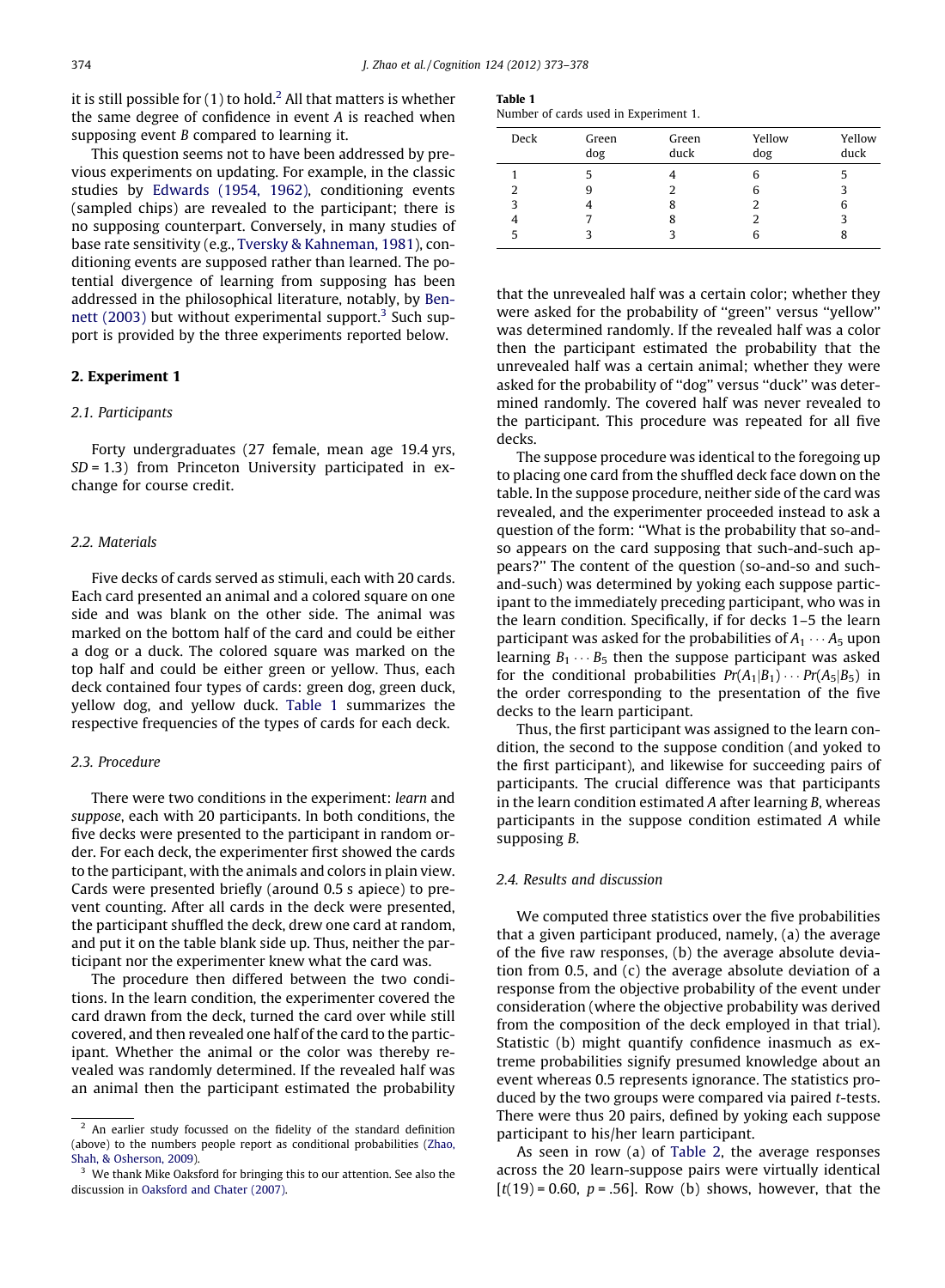<span id="page-2-0"></span>Table 2 Comparison of learn and suppose groups in Experiment 1.

| Statistic                       | Learn  | Suppose | p    |
|---------------------------------|--------|---------|------|
| (a) Raw estimate of $Pr(A B)$   | 0.50   | 0.49    | 0.56 |
|                                 | (0.10) | (0.12)  |      |
| (b) Absolute deviation from 0.5 | 014    | 019     | 0.02 |
|                                 | (0.05) | (0.06)  |      |
| (c) Absolute deviation from     | 0.09   | 0.16    | 0.00 |
| Pr(A B)                         | (0.05) | (0.08)  |      |
|                                 |        |         |      |

Means for the two groups, relative to various statistics. Standard deviations are given in parentheses; *p*-values reflect paired *t*-tests ( $N = 20$ ).

absolute deviation from 0.5 was reliably greater for the suppose group compared to learn group  $[t(19) = 2.61]$ ,  $p <$  05]. The absolute deviation from objective probability also differed reliably between the learn and suppose conditions  $[t(19) = 4.15, p < .001]$  with more accurate responses from the learn participants; see row (c). Moreover, in 16 of the 20 pairs, learn participants were more accurate than suppose participants ( $p = .01$  by binomial test). For each condition, the top row of Fig. 1 plots all 100 estimates of  $Pr(A|B)$  as a function of the corresponding objective  $Pr(A|B)$ . The learn estimates are seen to be closer to objective probabilities than is the case for suppose estimates.

The results of Experiment 1 thus suggest limitations to the Bayesian model of updating at the descriptive level. To check the robustness of our findings, we repeated Experiment 1 with new decks, involving different frequencies of the four events.

## 3. Experiment 2

A new group of forty undergraduates (26 female, mean age 19.5 yrs,  $SD = 1.8$ ) from Princeton University participated in exchange for course credit. The procedure was identical to Experiment 1 except for the use of the five decks shown in [Table 3.](#page-3-0) We computed the same statistics as in Experiment 1; see [Table 4](#page-3-0). As before, there was virtually no difference in the average responses of the suppose versus learn groups. And once again, suppose participants were less accurate than learn participants in terms of absolute deviation from the objective value (see the bottom row of Fig. 1, and row (c) of [Table 4\)](#page-3-0); 16 of the 20 learn/ suppose pairs showed such a pattern. This time, however, learn rather than suppose participants issued more extreme probabilities as shown in row (b) of [Table 4](#page-3-0).

Why did suppose participants issue more extreme probabilities than learn participants in Experiment 1 while the reverse is true in Experiment 2? [Tables 1 and 3](#page-1-0) report the objective distributions of the cards in the two experiments, and reveal greater extremeness for the second experiment compared to the first. So, the switch in



Fig. 1. Estimates of Pr(A|B) are here plotted as a function of the corresponding objective Pr(A|B) for both learn and suppose conditions in Experiments 1 and 2. In each condition, there were 100 estimates (20 participants, each providing 5 estimates). Some of the circles represent more than one estimate. The blue line indicates perfect performance. Note that the objective probabilities in Experiment 2 were more extreme compared to Experiment 1. (For interpretation of the references to colour in this figure legend, the reader is referred to the web version of this article.)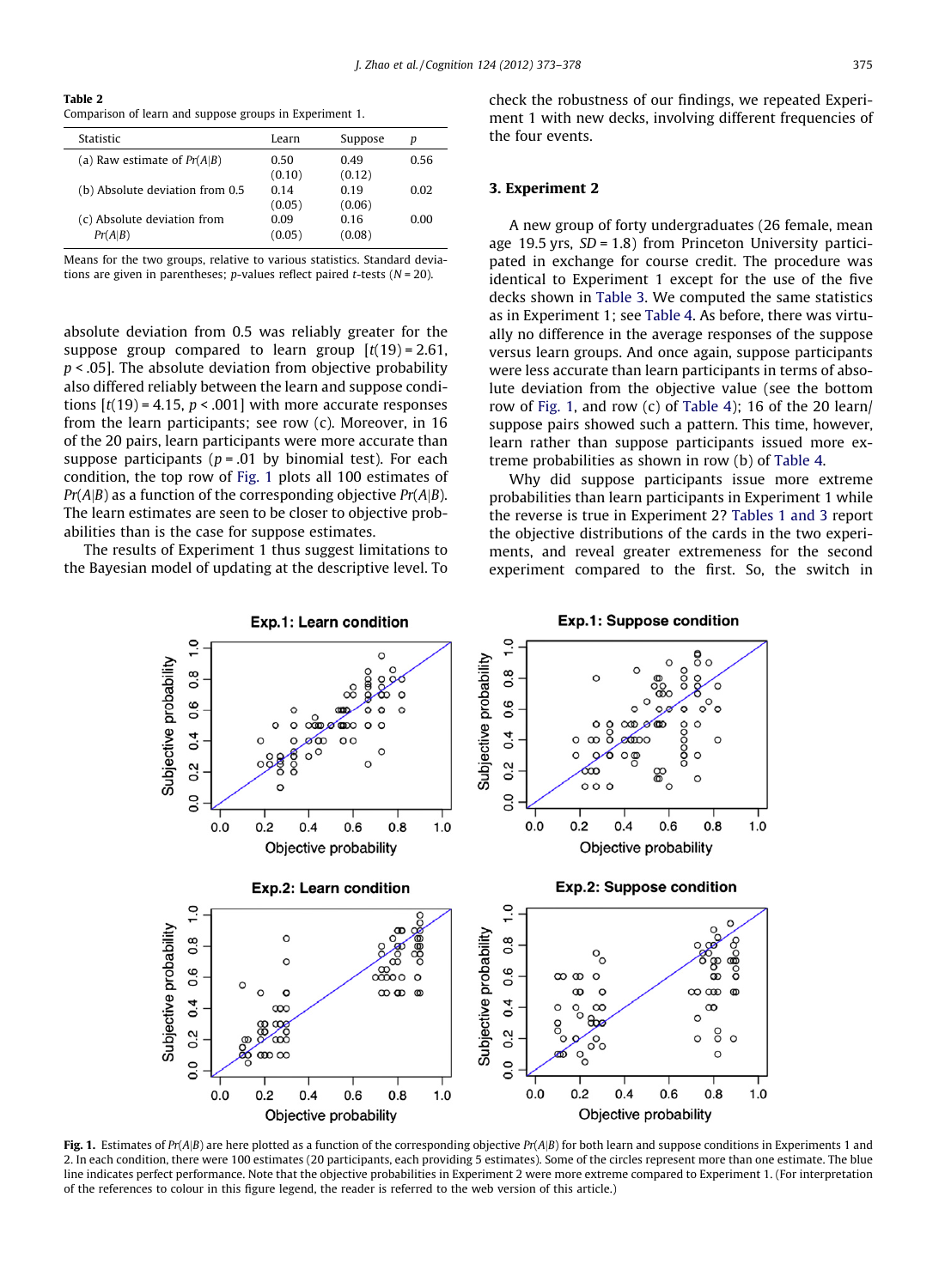<span id="page-3-0"></span>Table 3

| тарк э |  |  |                                       |  |
|--------|--|--|---------------------------------------|--|
|        |  |  | Number of cards used in Experiment 2. |  |

| Deck | Green<br>dog | Green<br>duck | Yellow<br>dog | Yellow<br>duck |
|------|--------------|---------------|---------------|----------------|
| 3    | ч            | 8             | q             | 9              |
|      |              | 8             |               |                |

#### Table 4

Comparison of learn and suppose groups in Experiment 2.

| Statistic                              | Learn          | Suppose        | p    |
|----------------------------------------|----------------|----------------|------|
| (a) Raw estimate of $Pr(A B)$          | 0.50<br>(0.14) | 0.48<br>(0.10) | 0.53 |
| (b) Absolute deviation from 0.5        | 0.23<br>(0.05) | 0.18<br>(0.06) | 0.00 |
| (c) Absolute deviation from<br>Pr(A B) | 0.13<br>(0.04) | 0.21<br>(0.08) | 0.00 |

Means for the two groups, relative to various statistics. Standard deviations are given in parentheses; *p*-values reflect paired *t*-tests ( $N = 20$ ).

extremeness might be a corollary to the greater accuracy of the learn compared to suppose groups.

In sum, the results of Experiment 2 reveal once again a gap between learning and supposing that is not foreseen by Bayesian updating.

## 4. Experiment 3

In Experiments 1 and 2, probabilities were grounded in frequencies and therefore extensional. The third experiment was designed to evaluate the impact of learning versus supposing in an intensional setting involving probabilities of non-repeatable events. In particular, participants in the third experiment specified their confidence (as a probability) that Bill Clinton won/lost a specified state given that he won/lost another state in the 1992 presidential election.

#### 4.1. Participants

A new group of sixty undergraduates (41 female, mean age 20.4 yrs,  $SD = 1.9$ ) from Princeton University participated in exchange for course credit.

## 4.2. Materials

A deck of 50 cards served as stimuli. One side of a given card was marked with a US state, the other side left blank.

#### 4.3. Procedure

As in the previous experiments, there was a learn and a suppose condition, each with 20 participants. In both conditions, the participant examined the deck then shuffled it and placed two cards face down on the table (without looking at them). Despite the appearance of randomness, the experimenter examined but then ignored the contents of the cards, and instead asked about two states from a pre-selected list. The list consisted of 20 swing states (electoral

outcome not easily predictable); the two swing states figuring in a given trial were drawn randomly from the list.<sup>4</sup>

In the learn condition the experimenter picked up one of the two drawn cards and looked at its underside (preventing the participant from seeing the content). The state was announced (actually, the announced state was preselected from the list of 20 swing states), and then the electoral outcome for that state was determined by consulting a website. Specifically, with the participant watching, the experimenter discovered the outcome for that state via [http://uselectionatlas.org/RESULTS/,](http://uselectionatlas.org/RESULTS/) and showed the result to the participant. Note that the participant was only shown whether Clinton won or lost the specified state; information about other states was masked. The experimenter then examined the underside of the remaining card, announced this second state (actually, preselected from the list of swing states), and asked the participant to estimate the probability of Clinton winning or losing that state. The framing of the question in terms of winning or losing was consistent with the outcome for the first state. For example, if Clinton won the first state then the participant estimated the probability of Clinton winning the second state, and likewise for losing. The two cards were then put aside, never revealed to the participant. This procedure was performed five times per participant.

In the suppose condition, each participant was yoked to the immediately preceding learn participant. To start the trial, the experimenter announced that it was a winning (or losing) round, meaning that the participants were to estimate the probability that Clinton won (or lost) the second state, supposing that he won (or lost) the first state. The choice of framing (win/lose) appeared to be random, but in fact matched the questions in the learn condition. To finish the trial, the participant shuffled the deck and placed two cards face down on the table (without looking). The experimenter pretended to look at the undersides of the two cards and asked the participant to estimate the probability of Clinton winning (or losing) the second state supposing that he won (or lost) the first state. The two states were yoked to those in the learn condition. The two cards were then set aside, never revealed to the participant. This procedure was performed five times (yoked to the preceding learn participant).

A third group ( $N = 20$ ) served as a control condition in which just  $Pr(A)$  was estimated (no conditioning event B was evoked). In this condition, each participant was yoked to the preceding suppose and learn participants, and gave probabilities to the five states that were target events A. For each trial, the experimenter announced that it was a winning (or losing) round, meaning that the probability to be estimated was that Clinton won (or lost) the state in question. The framing was yoked to the questions in the suppose and learn conditions. The participant then shuffled the deck and placed one card face down on the table. The experimenter pretended to look at the card and asked the participant to estimate the probability of Clinton

<sup>4</sup> The swing states were taken to be AL, AZ, GA, ID, IN, KS, KY, LA, MI, MN, MO, MS, MT, NC, ND, NM, OH, TN, VA, WV.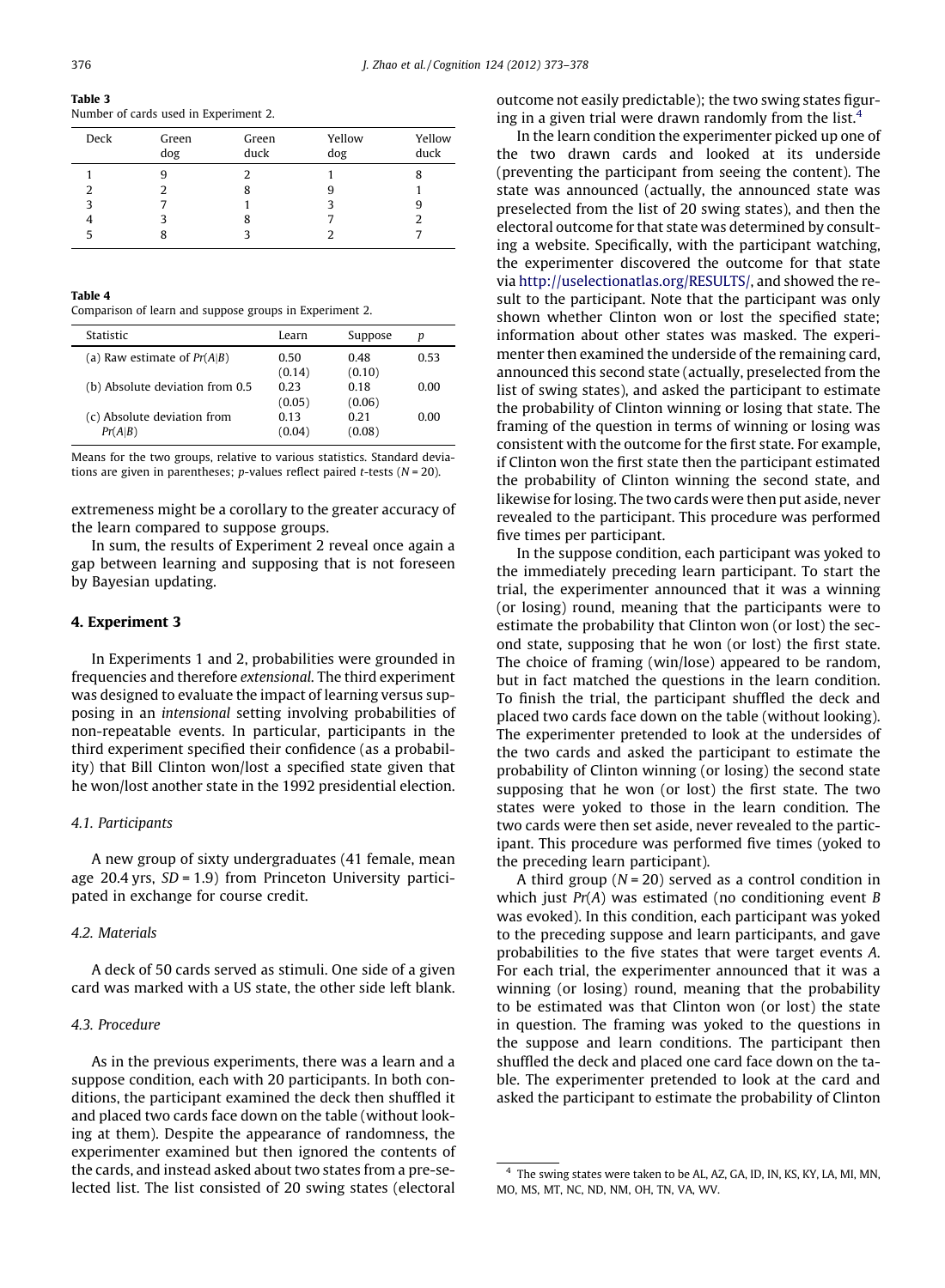winning (or losing) the state. The procedure was performed for each of the five states.

## 4.4. Results and discussion

As seen in row (a) of Table 5, the average responses of the learn participants were reliably higher than those of the suppose participants  $[t(19) = 4.41, p < .001]$ . Row (b) shows that the learn group offered more extreme probabilities than the suppose group  $[t(19) = 3.11, p < .01]$ .

To quantify the accuracy of the probability assigned to event A upon learning or supposing B, we computed the quadratic penalty for  $Pr(A)$ . We use  $Pr(A)$  rather than  $Pr(A|B)$ since the conditioning event B was true in every case. To illustrate, the quadratic penalty for Pr(wins Virginia) is  $(1 - Pr(wins Virginia))^2$  in the event that Clinton won Virginia, and it is  $(0 - Pr(wins Virginia))^2$  in case he lost. Thus, low penalty signifies accuracy of a stochastic forecast whereas high penalty signifies inaccuracy; assigning the noncommittal probability 0.5 guarantees a penalty of 0.25, indicating ignorance. The quadratic penalty was introduced by [Brier \(1950\);](#page-5-0) see [Predd et al. \(2009\)](#page-5-0) for a justification of its use in measuring accuracy. For every participant, we computed her average quadratic penalty over the five trials. Row (c) of Table 5 shows that learners were closer to the truth than supposers were  $[t(19) = 2.57]$ ,  $p < .05$ ]. This holds for 17 of the 20 pairs of participants  $(p = .01$  by binomial test). It is striking that the mean quadratic penalty for the suppose group is almost exactly 0.25, the accuracy level guaranteed by issuing 0.5 probabilities.

We note that a majority (60%) of the pairs figuring in the experiment had consistent outcomes in the election (Clinton winning both or losing both). For the learn condition, the average probabilities assigned to consistent and inconsistent pairs were 0.72 and 0.50, respectively, whereas they were 0.55 and 0.48 for the suppose condition. A two-way ANOVA reveals a reliable interaction, the difference between the learn probabilities exceeding that for the suppose probabilities  $[F(1,19) = 17.7, p < .001]$ . Since a majority of pairs were consistent (as noted above), these facts explain the lower quadratic penalty for learn participants, and highlight their greater sensitivity to the conditioning event B.

Finally, in the control condition, the average raw estimate of  $Pr(A)$  was 0.51 (SD = 0.13). This is close to the 0.53 estimate of  $Pr(A|B)$  in the suppose group  $[t(19) = 0.51]$ ,  $p = .61$ ] but reliably different from the 0.64 estimate of the learn group  $[t(19) = 4.09, p < .001]$ . The quadratic penalty for the control condition was  $0.29$  (SD = 0.09), reliably different from learn  $[t(19) = 4.18, p < .001]$  but not suppose  $[t(19) = 1.50, p = .15]$ . These results indicate once again that

## Table 5

Comparison of learn and suppose groups in Experiment 3.

| <b>Statistic</b>                | Learn      | Suppose    | D    |
|---------------------------------|------------|------------|------|
| (a) Raw estimate of $Pr(A B)$   | 0.64(0.09) | 0.53(0.10) | 0.00 |
| (b) Absolute deviation from 0.5 | 0.21(0.06) | 0.15(0.06) | 0.00 |
| (c) Quadratic penalty           | 0.18(0.08) | 0.25(0.08) | 0.02 |

Means for the two groups are presented, relative to various statistics. Standard deviations are given in parentheses; p-values reflect paired ttests  $(N = 20)$ .

the conditioning event B had greater impact on the judgements of the learn participants compared to suppose.

## 5. General discussion

Bayesian updating (1) seems not to describe the relation between the probability distribution that arises from learning an event B compared to merely supposing it. For, in our three experiments, the probabilities that issue from learning B are more accurate than those resulting from conditioning, and they also differ in their deviation from 0.5. In Experiment 3, moreover, the average probabilities in the two groups differed significantly.

In the latter experiment, learn participants seem to have made greater use of the conditioning event  $B$  than did suppose participants. This is revealed by the greater difference in updated compared to prior probabilities for A in the learn compared to the suppose conditions. Specifically, learn estimates were reliably higher than the prior, suggesting that learn participants interpreted a win [loss] of one swing state to increase the chance of a win [loss] of another. In contrast, suppose participants' estimates of  $Pr(A|B)$  were almost identical to the control group's  $Pr(A)$ .

Insensitivity to B may reflect a deficit of imagination, the suppose participants being unable to simulate the effect of genuinely believing B. In fact, Bayesian updating imposes a heavy burden on the reasoner's ability to foresee the impact of experience. Suppose that lions are discovered roaming your neighborhood; can you anticipate the probabilities you would attach to other events if such startling circumstances actually came to pass? Analogous difficulties arise when attempting to predict future affective states [\(Wilson & Gilbert, 2003, chap. 8](#page-5-0)). For the impact of event vivacity on probability estimates more generally, see [Koehler \(1991\), Levi & Pryor \(1987\), and Tversky &](#page-5-0) [Kahneman \(1973\)](#page-5-0).

At the normative level, the Bayesian doctrine (1) is supported by the considerations mentioned in the introduction, yet it remains contentious (see, e.g., Bacchus, Kyburg, & Thalos, 1990). The doctrine may also prove to be unsuited to situations in which the agent, albeit rational, loses track of her position in time or space (Arntzenius, 2003). But the debate about (1) might be of limited relevance to the typical transition from one probability distribution to another. Such transitions need not depend on adding an event B to one's beliefs without probabilistic qualification. Rather, experience might lead us to revise our confidence in B without driving it to zero or one. The rule proposed by [Jeffrey \(1983\)](#page-5-0) is suited to this kind of case. Recent work has begun to examine Jeffrey's rule from the psychological point of view [\(Over & Hadjichristidis, 2009; Zhao & Osher](#page-5-0)[son, 2010\)](#page-5-0). The connection between supposing, learning and Jeffrey conditionalization remains a topic for further investigation.

#### References

Arntzenius, F. (2003). Some problems for conditionalization and reflection. The Journal of Philosophy, 356–370.

Bacchus, F., Kyburg, H., & Thalos, M. (1990). Against conditionalization. Synthese, 85, 475–506.